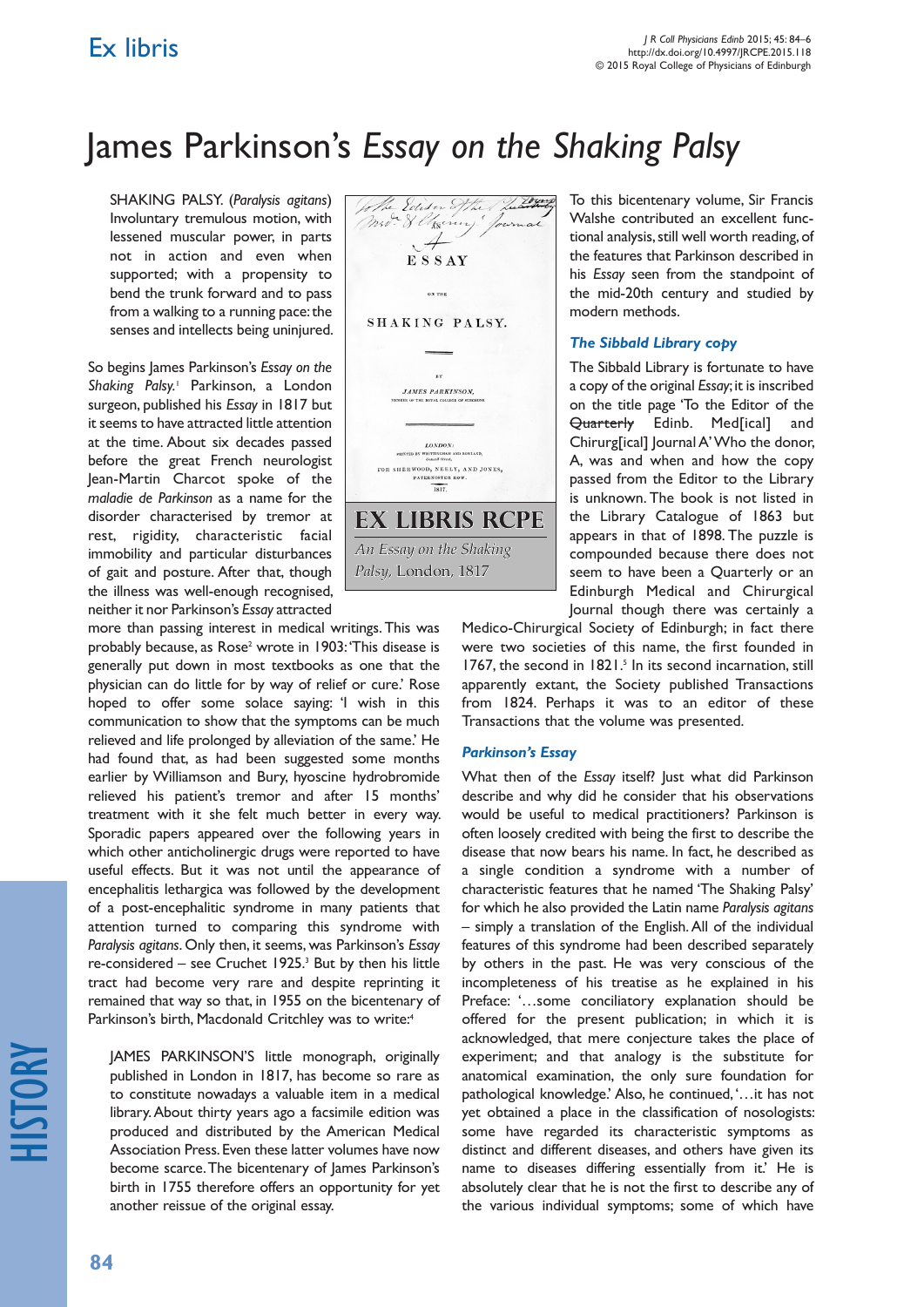descriptions going back to Galen. What is new is his claim that the co-occurrence of these symptoms indicates the presence of a distinct disease which he has recognised in a small number of patients, a disease which is progressive though its origin is unclear, whose pathology is unknown and for which there is no established treatment. It has been proposed that his reason for writing the *Essay* was that, as he pointed out, the disease was absent from the classifications of the nosologists – presumably the implication of this explanation is that his principal aim was to make a place for it in such schemes. I do not think there is any evidence that Parkinson had any such intention nor even that he set any store by its inclusion in nosologies or otherwise.

#### *Nosologies*

Theoretical aspects of medicine in the later 18th century were dominated by attempts to classify disease. The ageold problem of trying to understand the relationship of one disease to another had never attracted a satisfactory solution. Following Sydenham, it had been realised that diseases and symptoms were not always the same thing and that, at least in principle, similar symptoms might occur in association with clearly different diseases. But old habits die hard and, in practice, the distinction between symptom and disease was often blurred – when it was made at all. The most obvious example is that of fever which continued to be regarded as a disease – or, more correctly, a whole family of diseases – well into the 19th century even though it was also recognised that it could be, on occasion, a symptom accompanying some other condition. During the 18th century the classification of plants into genera, classes and species – most notably by Linnaeus – seemed to offer a model for a classification of disease. Significantly, Linnaeus was a medical doctor as well as a botanist. The pairing of botany with medicine had a long history dating back to before the 16th century during which Matthioli, Fuchs and Lonicer were distinguished practitioners in both fields. This early association was a natural one since plants formed such a large part of the therapeutic armamentarium. It is therefore unsurprising that from the 1760s a French physician-botanist in Montpellier, Boissier de Sauvages, began to try to classify diseases in the way in which Linnaeus had classified plants. Linneaus himself became involved later and, by the end of the 18th century, several such schemes of nosology had been developed. Upon his appointment to the Chair of Medicine in Edinburgh, the Scots physician William Cullen undertook to publish the existing nosologies and, for the benefit of his students, to add to them a classification of his own. Not surprisingly, since what were being classified were essentially symptoms and signs, on the basis of no more than apparent resemblances between them, the whole enterprise added very little indeed to the understanding of disease or the advance of medicine. For a brief but informative account of the attempts of the nosologists, see Kendall.<sup>6</sup> It is very easy to see that the

quite artificially separated groups of signs and symptoms were likely to be confused with disease entities. In the general absence of much understanding of pathology or pathophysiology, and at a time when the study of normal physiology was in its infancy, the nosologies had the effect of obscuring relations between groups of signs and symptoms which did have their origin in common pathology and losing them in the morass of lists of symptoms which were thought to resemble each other. Parkinson's achievement was that he recognised that a collection of signs and symptoms, which had previously been classified by the nosologists as separate entities, in fact represented a single disease. In his *Essay* he was not concerned with attacking the principles of the nosologists – indeed, he commends and defends Cullen's decision not to include 'tremor' as a disease and praises his shrewdness in claiming that tremor is always a symptom.

#### *Parkinson's description*

Parkinson elaborates the succinct paragraph which begins his work by considering each of the signs and symptoms in turn, reporting the earlier descriptions of them then showing by reference to a few cases how they combine to characterise the shaking palsy. However, two features which are regularly and characteristically found in *Paralysis agitans* are not mentioned by Parkinson; the characteristic immobile face devoid of expression and the presence of muscular rigidity. Why he did not notice (or record if he did notice) the lack of facial expression has puzzled commentators, one of whom even suggested that perhaps it was not present in the disease at the beginning of the 19th century; this seems highly improbable. As to rigidity, nowhere in his account does Parkinson describe carrying out physical examination of his patients as well as observing them. It may well be that a practitioner of his time, though he would be accustomed to feeling and counting the pulse and looking for fever by touching the skin, would have had no reason to test what we now call muscle-tone by passive manipulation of the limbs and so would not have detected muscular rigidity.

Parkinson was well aware of the miserable condition of patients with the established disease and explicitly sought means of offering them some relief. But this immediately raised the problem of finding some seat of the disease that might be susceptible to manipulation. He deduced from the areas affected that the cause of the disease must lie in the spinal medulla and perhaps in the brainstem. But he was acutely conscious of the complete lack of any anatomical evidence in his patients. He was, therefore, forced to argue by analogy from a report of a case in a French gentleman, which he thought to have been similar to *Paralysis agitans*, in which post-mortem examination showed evidence of damage to the cervical cord. For the modern reader it is stretching credulity very far to see much resemblance between the symptoms described in the French patient who, following an injury to his neck in